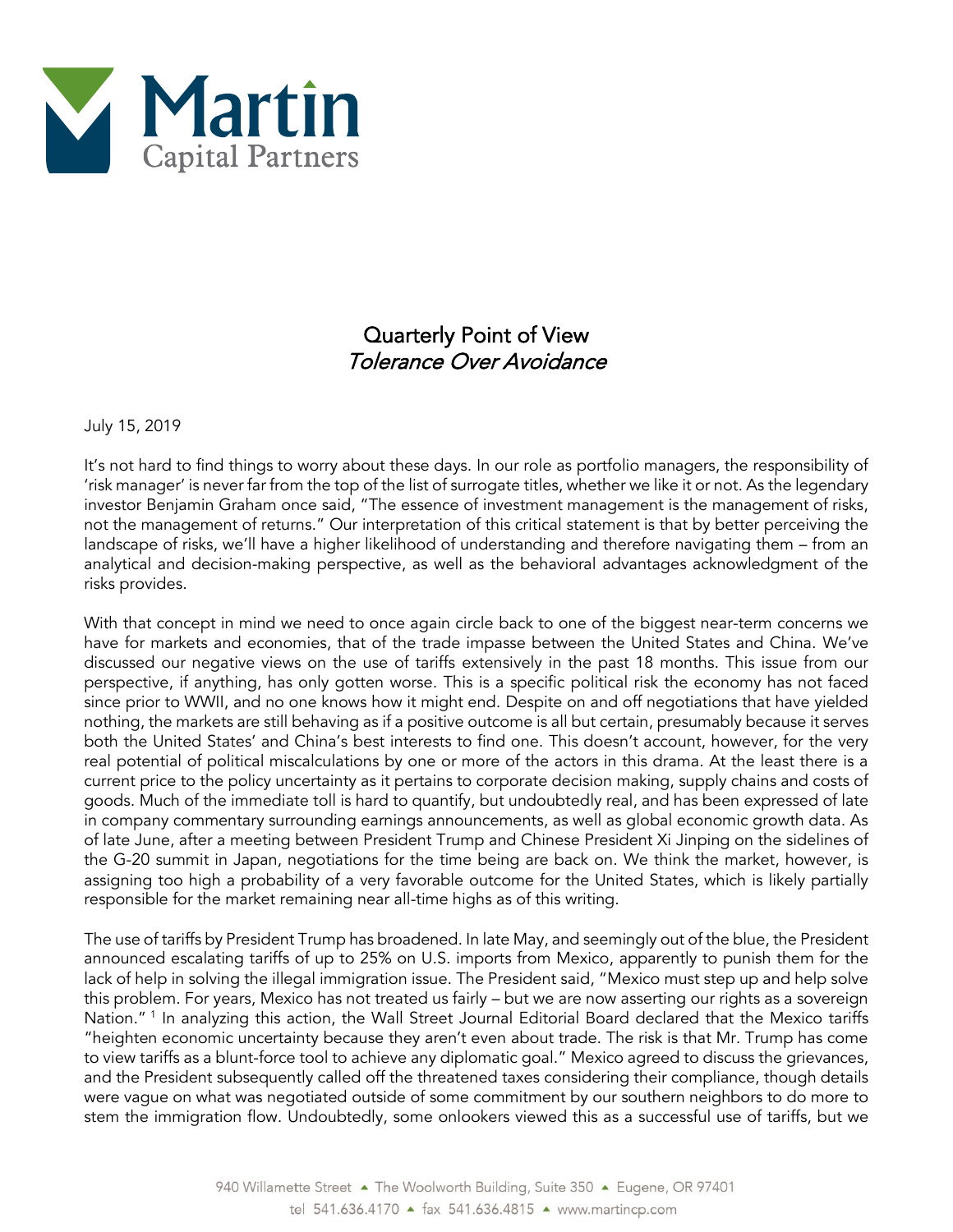believe it sets a dangerous precedent. Diplomatic credibility around the world is at stake, as just this spring a new trade pact had been signed between the United States, Mexico and Canada, replacing NAFTA, and thereby reassuring markets. Utilizing threats of tariffs before the ink was even dry on the new agreement will give all nations pause in any negotiations if they believe trade deals with Trump are subject to immediate reexamination on political whim. In addition, the use of tariffs on Mexico was invoked utilizing a 1977 statute which had never been used to apply border taxes. "This is a misuse of presidential authority and counter to congressional intent," said Senate Finance Chairman Chuck Grassley, Republican of Iowa.

Using these tactics ever more broadly as policy, we are seeing them applied beyond China and Mexico. Though he has postponed a final decision and says he enjoys a close relationship with Prime Minister Shinzo Abe, Trump hasn't exempted Japan from threats. Unless the two countries reach a favorable agreement, in which American farm goods receive greater access to Japanese markets, and Japanese automakers agree to build more U.S. auto factories, tariffs may be applied to auto imports. Threats against the European Union are also expanding. President Trump has stated "The European Union treats us, I would say, worse than China. They're just smaller."<sup>2</sup> In May the White House put off a decision to impose 25% tariffs on millions of foreign cars and parts, leaving six months to negotiate a deal to avoid them. Additionally, on July 1<sup>st</sup> the Office of the U.S. Trade Representative said as part of a long running dispute over aircraft subsidies it would consider tariffs on an additional \$4 billion of goods from Europe, including items ranging from whisky to chemicals.

As a reminder, a tariff is a tax levied at a national border that raises the cost of imports, reducing the standard of living of consumers who purchase finished goods, and hurting businesses who buy inputs to make finished products. They are already starting to impede growth and business investment here and around the world. In May, the Institute for Supply Management's manufacturing index fell to 52.1%, its lowest level in three years. Surveys of Chief Financial Officers show that corporate investment plans for the coming year have slowed sharply. Furthermore, the Reserve Bank of Australia recently cut interest rates, emphasizing the decision was made mostly because of international trade disputes, saying, "growth in international trade remains weak and the increased uncertainty is affecting investment intentions in a number of countries." <sup>3</sup>

As we've credited him before, the President is right for addressing some very legitimate concerns surrounding fair trade, namely the issue of intellectual property theft and the rights of those aggrieved not being enforced. But let's not kid ourselves, these tariffs are tools of a protectionist variety we have not seen in generations. The last time they were utilized in this manner, via the Tariff Act of 1930, otherwise known as the Smoot-Hawley Tariff Act, economic growth was enormously diminished. Yes, other factors played a role at the time of the Great Depression, but undoubtedly tariffs were a prominent feature of the failed economic strategy of that era.

Deciphering how and when a potential risk, like the one described above, plays out in the future and how it pertains precisely to investment portfolios can be very difficult to ascertain, if not impossible. We believe this potential risk exists, however, and that it may be a higher probability with potential for greater impact than some other risks currently. Designing any investment strategy for an extreme positive or negative scenario is not difficult, the problem lies in the near certainty of 'implementation failure' via market-timing of the 'either/or' strategy that is potentially so costly to long-term investors. Two statements can offer us some valuable perspective on this concept. In his 2012 annual letter, Warren Buffett stated:

Since the basic game is so favorable, Charlie (Buffett's business partner) and I believe it's a terrible mistake to try and dance in and out of it based upon the turn of tarot cards, the predictions of 'experts', or the ebb and flow of business activity. The risks of being out of the game are huge compared to the risks of being in it.

In a 2013 Barron's story, Atlanta-based money manager Jim Barksdale said: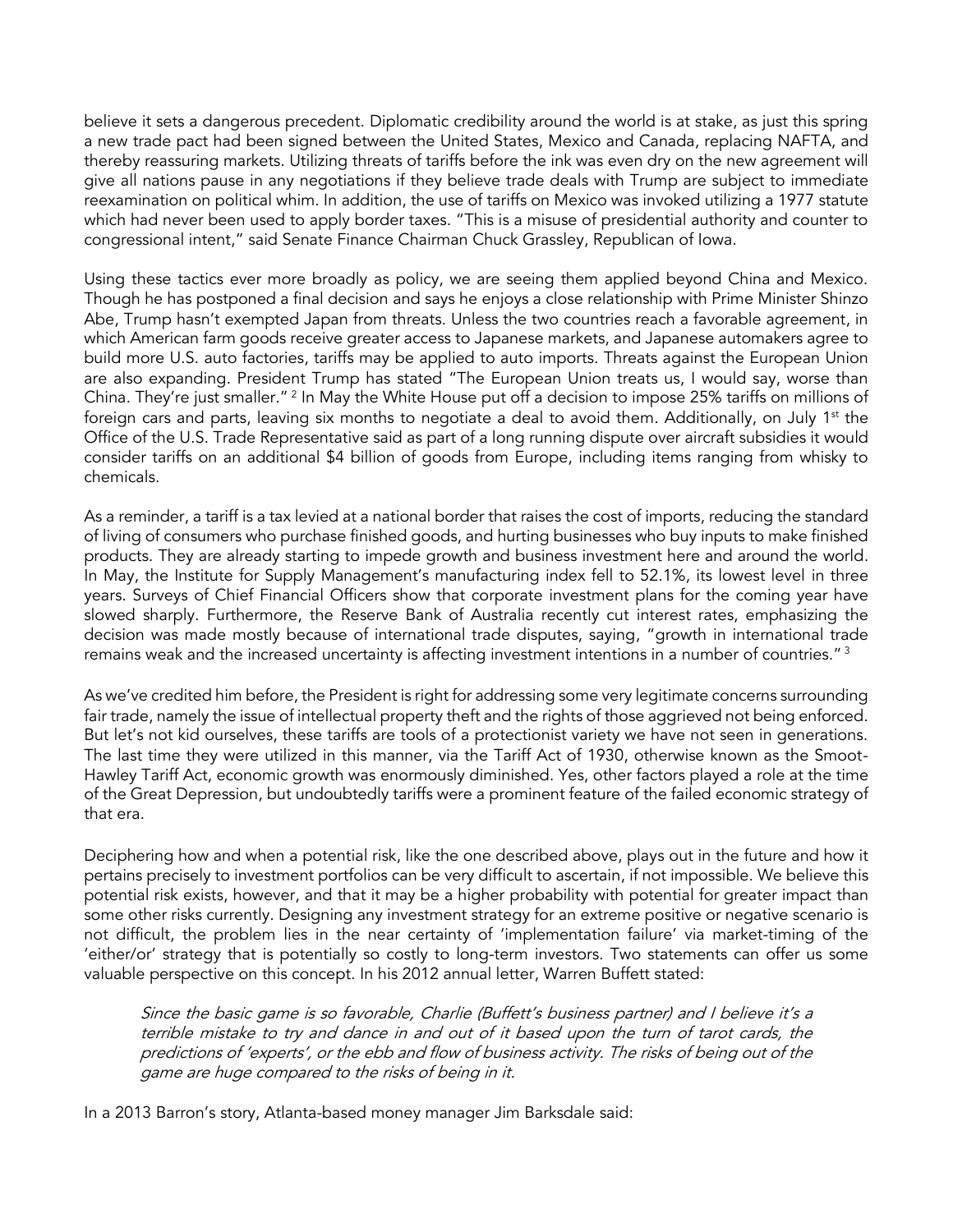## …trying to live an investment life via prediction is a nonrepeatable approach.

There are boatloads of wisdom in these statements. A recent survey, the Schroders 2019 Global Investor Study, which measured views of more than 25,000 market participants across 32 countries, illustrates the average investor's difficulty with staying committed to their long-term investment plan. Only 13% of investors said they were able to stay committed to the 5-year plan they had previously designed, while 41% didn't even stay committed for one year. During 2018's year-end volatility, which lasted only about three months, just 18% held their nerve and stayed the course with their plan, meaning most investors likely missed out on the subsequent and significant move higher for most global markets.

If the costs are too high trying to dance in and out of markets, and managing investments based on prediction is not repeatable, how do we proceed? For those of you who are familiar with our approach and previous writings, you might be able to guess what's coming next.

As investors, our chief responsibility should be the implementation of a strategy that is fundamentally sound, time-tested, and constructed for durability in an uncertain world. Our attention now, and always, is focused on owning high-quality enterprises with enduring characteristics such as strong and established competitive positions (what MCP terms *competitive leadership duration*), high returns on invested capital, and thoughtful management that are able (and willing) to share a prudent portion of profits with us via durable and growing cash dividend payments.

| Security             | Symbol     | Dividends<br>Paid<br>Since | Dividends<br>Raised<br>Since | Current<br>Yield |
|----------------------|------------|----------------------------|------------------------------|------------------|
| JPMorgan Chase       | <b>JPM</b> | 1827                       | 2011                         | 2.8%             |
| Bank of Nova Scotia  | <b>BNS</b> | 1832                       | 2011                         | 4.8%             |
| American Express     | <b>AXP</b> | 1870                       | 2012                         | 1.2%             |
| AT&T                 | T          | 1881                       | 2005                         | 6.1%             |
| Exxon Mobil          | <b>XOM</b> | 1882                       | 1982                         | 4.5%             |
| Procter & Gamble     | PG         | 1891                       | 1954                         | 2.7%             |
| Coca-Cola            | KO         | 1893                       | 1962                         | 3.1%             |
| <b>General Mills</b> | GIS        | 1898                       | 2004                         | 3.7%             |
| Pfizer               | <b>PFE</b> | 1901                       | 2010                         | 3.3%             |
| Royal Dutch Shell    | RDS.B      | 1906                       | 2017                         | 5.7%             |
| PSE Group            | PEG        | 1907                       | 2012                         | 3.2%             |
| Chevron              | <b>CVX</b> | 1912                       | 2001                         | 3.8%             |
| Unum                 | <b>UNM</b> | 1925                       | 2009                         | 3.0%             |
| U.S. Bancorp         | <b>USB</b> | 1930                       | 2010                         | 2.8%             |
| Averages             |            | 1890                       | 2000                         | 3.6%             |

Let's end with an impressive piece of data that may help reinforce this approach. The table below contains important dividend statistics for 14 companies we currently own in our Core Dividend Strategy.

Martin Capital Partners, LLC. Factset. 6/30/19

The information we find so remarkable is that these stocks began paying dividends prior to the last significant use of tariffs through the Smoot-Hawley Tariff Act, some 89 years ago! This does not mean these stocks were always worth owning every decade since then, though the compounded rates of returns if we did would be astounding. What it does mean is that companies exist with the enduring characteristics we seek, and they can be worth owning for long periods of time if consistent, rigorous analysis of those merits is continually